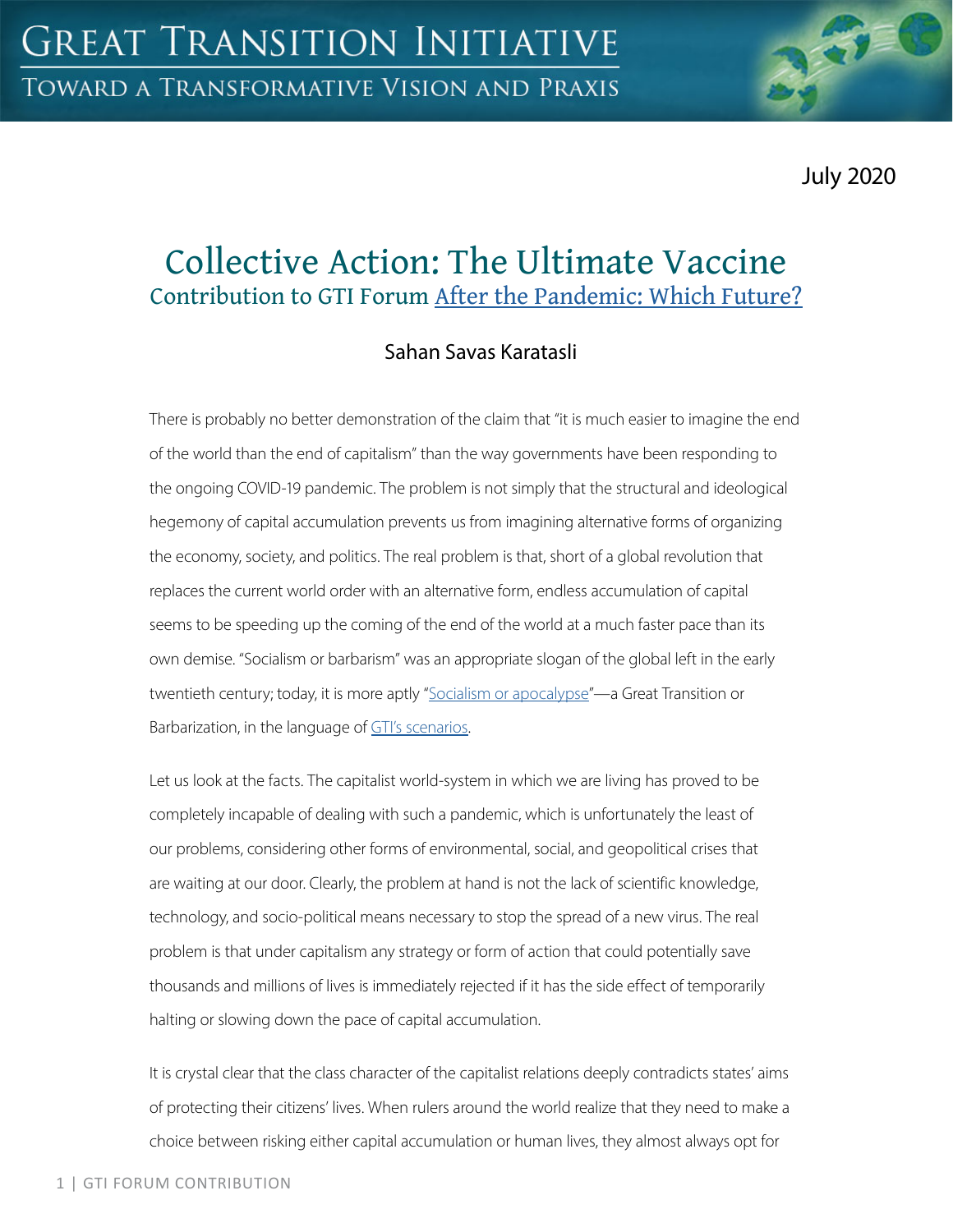risking the latter without much hesitation. This choice is self-evident in the hypocritical suggestions many governments have been making. Working-class people, who cannot afford to lose their jobs or their wages, are asked to not to go to work if they are sick, yet they are not granted any paid sick leave. People are advised to immediately seek medical aid when they show symptoms of high fever and dry cough, yet the right to universal health care and social security is still denied in many countries. For many precarious workers around the world who try to survive within the interstices of the informal economy, "social distancing" is not an option because it means hunger, homelessness, and starvation.

What appear at the first sight as "ineffective government responses" to the pandemic, e.g, lack of extensive testing and transparency, turn out to be the most rational actions on capital's behalf based on simple cost-benefit calculations. Proposed strategies such as "flattening the epidemic curve" by means of social distancing and slowing down our interactions are counterproductive for capital accumulation. As far as capital accumulation is concerned, it is more rational to let the disease spread and wait for it to disappear by its own dynamic than to prolong social distancing. This "herd immunity" strategy is also a predatory accumulation strategy with genocidal repercussions on the elderly. By externalizing the responsibility of "social distancing" to their citizens and by not helping them to prepare for the pandemic in a socially responsible way, many governments are already following capital's "herd immunity" strategy without naming or intending it.

It is important to note that although the pandemic helped a broad spectrum of the Left refresh their faith in their critique of capitalism, the Global Left has not been a major actor in shaping the response so far. The Global Right has been capitalizing on this pandemic more effectively than the global Left. Many people around the world have already been asking their governments to declare "curfews," "stay at home orders," "travel bans," and further "limitations of rights and liberties" to stop the pandemic. This call for new "Leviathans" is an open invitation to the authoritarian right-wing leaders to grab power, as Viktor Orban did in Hungary. At the global level, the Chinese efforts to market its own strategy to contain the pandemic as a more successful model than the one currently being used by the declining world-hegemonic power also have the potential to reinforce illiberal tendencies. Ideas such as closing the borders, controlling immigration, increasing surveillance, and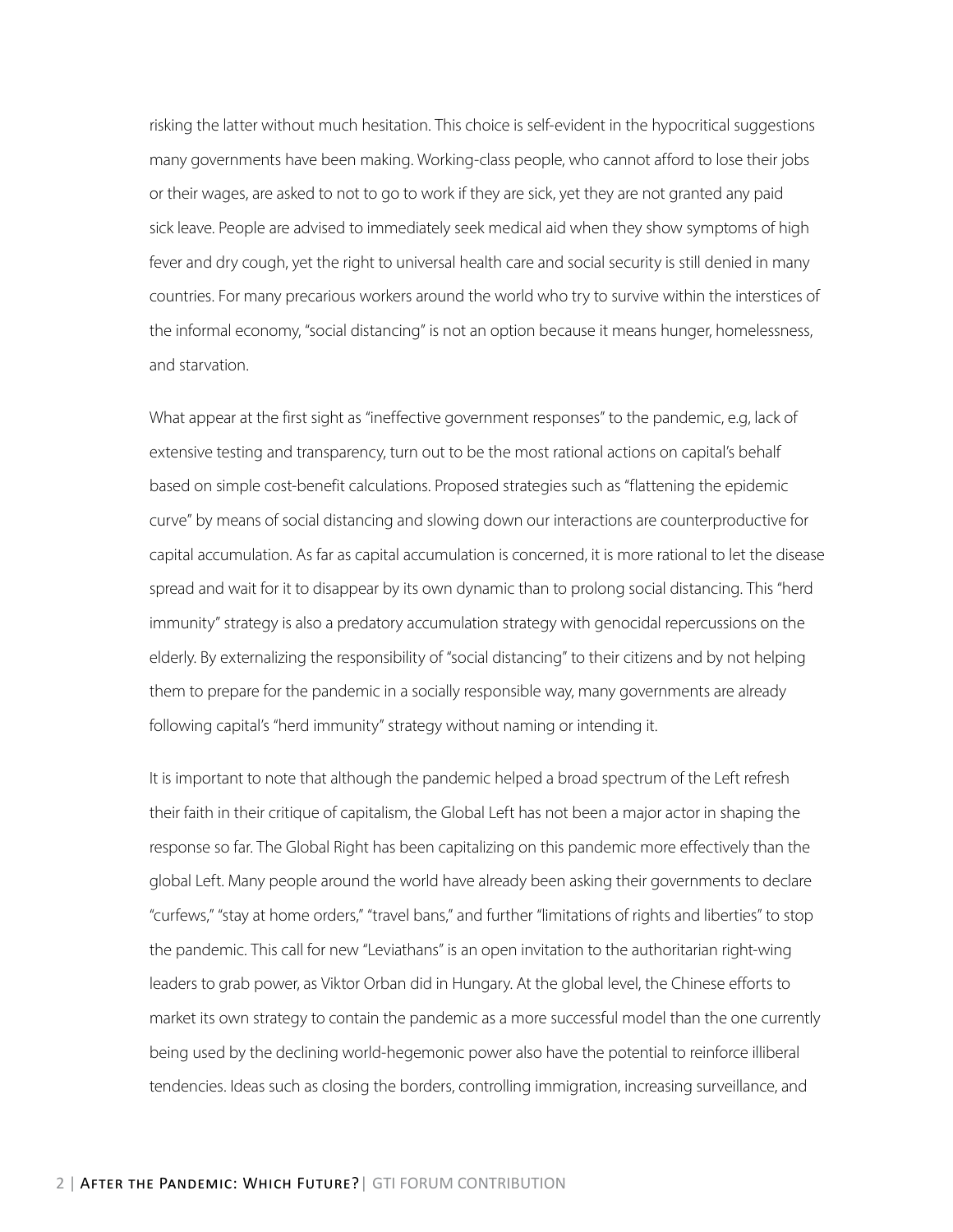using strategic censorship to avoid panic also resonate nicely with authoritarian nationalists seeking power elsewhere in the world, leading us toward a Fortress World future.

The pandemic teaches the Global Left an important lesson: being right on a political issue is not sufficient to win a struggle. At first sight, the pandemic appears to be a huge opportunity for the Global Left because it reveals the hypocritical class character of our world in a very explicit manner even to the most skeptical eyes. In many parts of the world, different organizations have responded by making urgent demands such as "safer work conditions," "paid sick leave," "right to stay at home," "unemployment benefits," or "rent freeze," all of which now have a wider purchase.

However, without a mass mobilization from below, such demands will remain mere abstractions. What is key for success is the coordination all of the independent efforts emerging on the ground and the formation of a horizontally linked "movement of movements" that would reflect the spontaneous energies of masses and their diverse demands from below. As we struggle to "flatten the epidemic curve" so that patients do not exceed the capacity of the health care system, we must also find ways to "unflatten the collective action curve." Governments and businesses can ignore and suppress many particularistic, uncoordinated forms of spontaneous collective action easily if they are not clustered in space and time. However, if movements are clustered, the frequency, spread, and strength of these movements will surpass the capacity of governments and businesses to contain them.

Our obsession with our particularistic experience at the present moment creates the dangerous illusion that the story told is not actually ours; it makes us believe that what we see elsewhere in the world is not linked to us. The extraordinary speed of the spread of the coronavirus makes clear what utter nonsense this egocentric and particularistic worldview is. We are living in a world where the fate of our lives depends on others not only in spatial-temporal terms but also in terms of asymmetric power relations. To emancipate all humans and other natural beings, we need to exterminate systems generating exploitation, oppression, and exclusion not only in our own geographies but everywhere they exist.

That is why in addition to a movement of movements that operates at local and global levels, there must be an internationalist organization that defends and struggles for long-term and global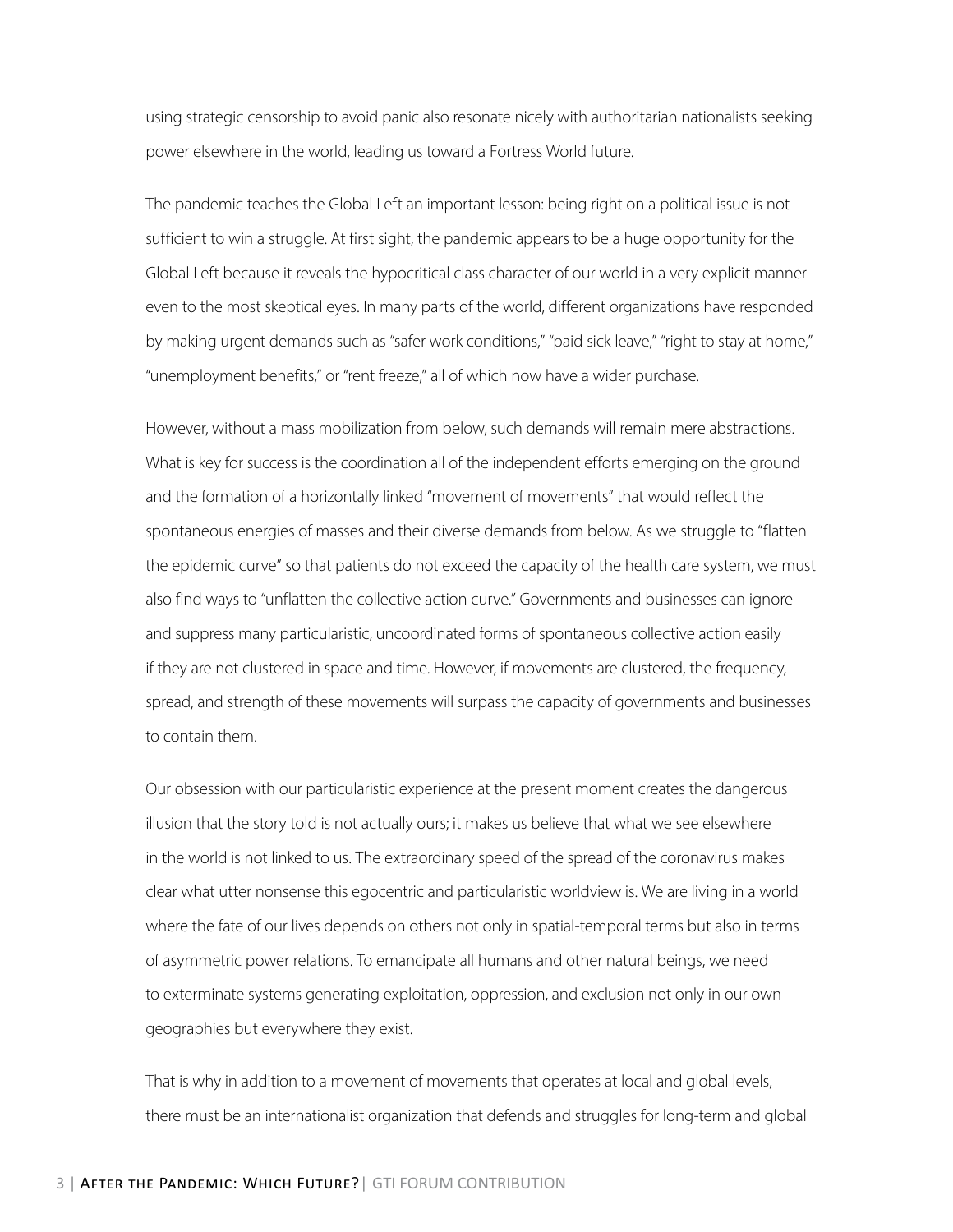interests in order to articulate goals and demands and mount action strategies for advancing that vision. We will defeat the coronavirus disease in one way or another, but the exploitative, oppressive, and exclusionary systems that we are living in will survive. We must be ready for the more decisive struggles that await us.